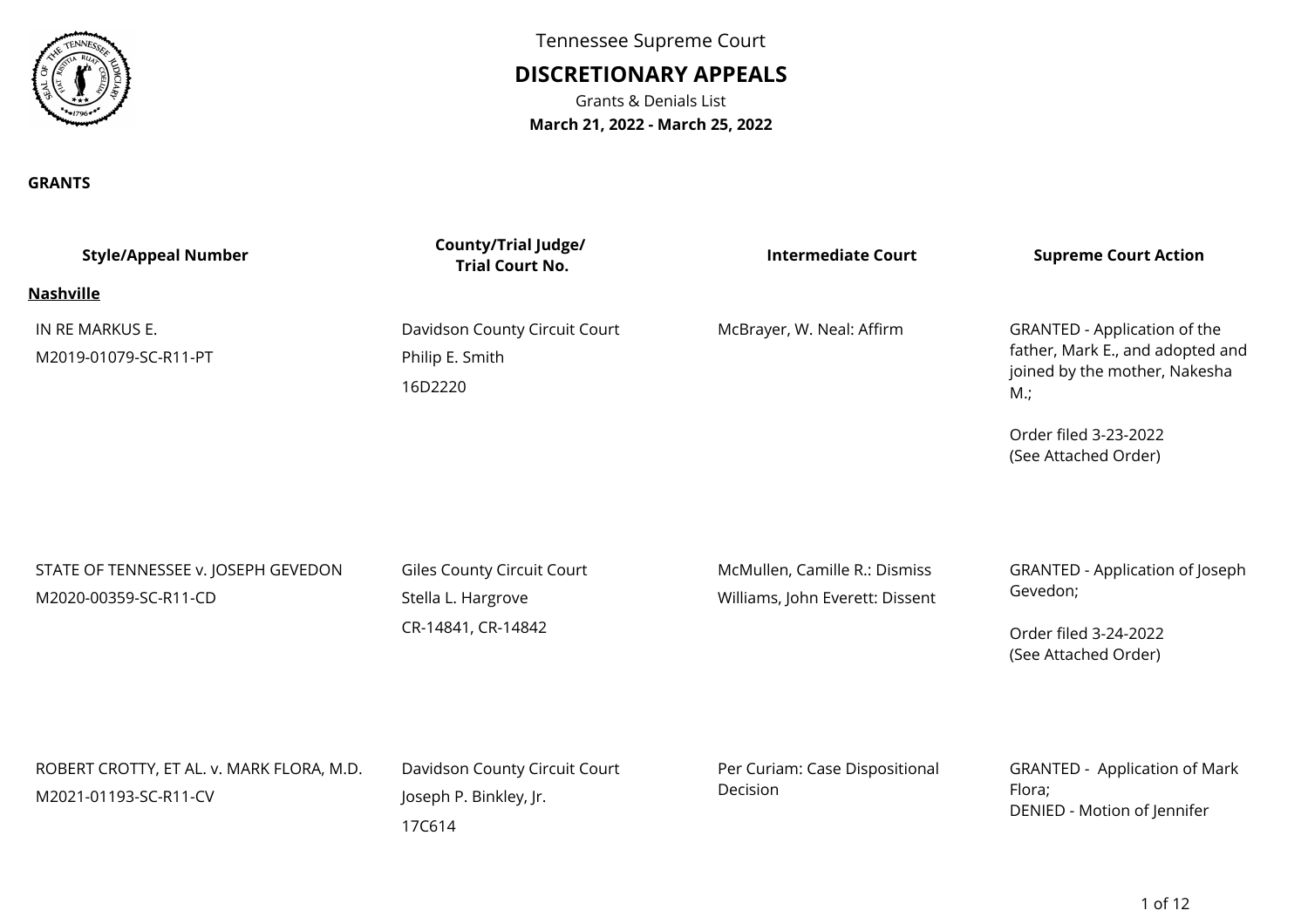Crotty and Robert Crotty to dismiss the Application asuntimely;

Order Filed 3-24-2022(See Attached Order)

| GREG ADKISSON, ET AL v. JACOBS<br>ENGINEERING GROUP, INC.<br>M2021-01239-SC-R23-CV       | U. S. DISTRICT COURT OF TENNESSEE<br>Thomas A. Varlan<br>3-13-CV-505-TAV-HBG, 3-13-CV-<br>666-TAV-HBG, 3-14-CV-20-TAV-<br>HBG, 3-15-CV-17-TAV-HBG, 3-<br>15-CV-274-TAV-HBG, 3-15-CV-<br>420-TAV-HBG, 3-15-CV-460-TAV-<br>HBG, 3-15-CV-462-TAV-HBG, 3-<br>16-CV-635-TAV-HBG, 3-17-CV-<br>282-TAV-HBG, 3-17-CV-547-TAV-<br>HBG, 3-18-CV-153-TAV-HBG, 3-<br>19-CV-219-TAV-HBG |                                                                   | ACCEPTED - SCT RULE 23<br>QUESTIONS - regarding TSCPA<br>requirements;<br><b>GRANTED - Motion to file an</b><br>amicus brief by the Coalition for<br>Litigation Justice, Inc.;<br>Order filed 3-24-2022 (See<br>Attached Order) |
|------------------------------------------------------------------------------------------|----------------------------------------------------------------------------------------------------------------------------------------------------------------------------------------------------------------------------------------------------------------------------------------------------------------------------------------------------------------------------|-------------------------------------------------------------------|---------------------------------------------------------------------------------------------------------------------------------------------------------------------------------------------------------------------------------|
| <b>Knoxville</b>                                                                         |                                                                                                                                                                                                                                                                                                                                                                            |                                                                   |                                                                                                                                                                                                                                 |
| STATE OF TENNESSEE v. JOHNNY SUMMERS<br><b>CAVIN</b><br>E2020-01333-SC-R11-CD            | Sullivan County Criminal Court<br>James F. Goodwin, Jr.<br>S72963                                                                                                                                                                                                                                                                                                          | McMullen, Camille R.: Dismiss<br>Holloway Jr., Robert L.: Dissent | <b>GRANTED - Application of Johnny</b><br>Summers Cavin;<br>Order Filed 3-24-2022<br>(See Attached Order)                                                                                                                       |
| <u>Jackson</u>                                                                           |                                                                                                                                                                                                                                                                                                                                                                            |                                                                   |                                                                                                                                                                                                                                 |
| PAUL ZACHARY MOSS v. SHELBY COUNTY<br>CIVIL SERVICE MERIT BOARD<br>W2017-01813-SC-R11-CV | Shelby County Chancery Court<br>JoeDae L. Jenkins<br>CH-15-1669                                                                                                                                                                                                                                                                                                            | McGee, Carma Dennis: Affirm in<br>Part                            | <b>GRANTED - Application of Shelby</b><br>County Civil Service Board;<br>Ordor Filod 2 25 2022                                                                                                                                  |

Order Filed 3-25-2022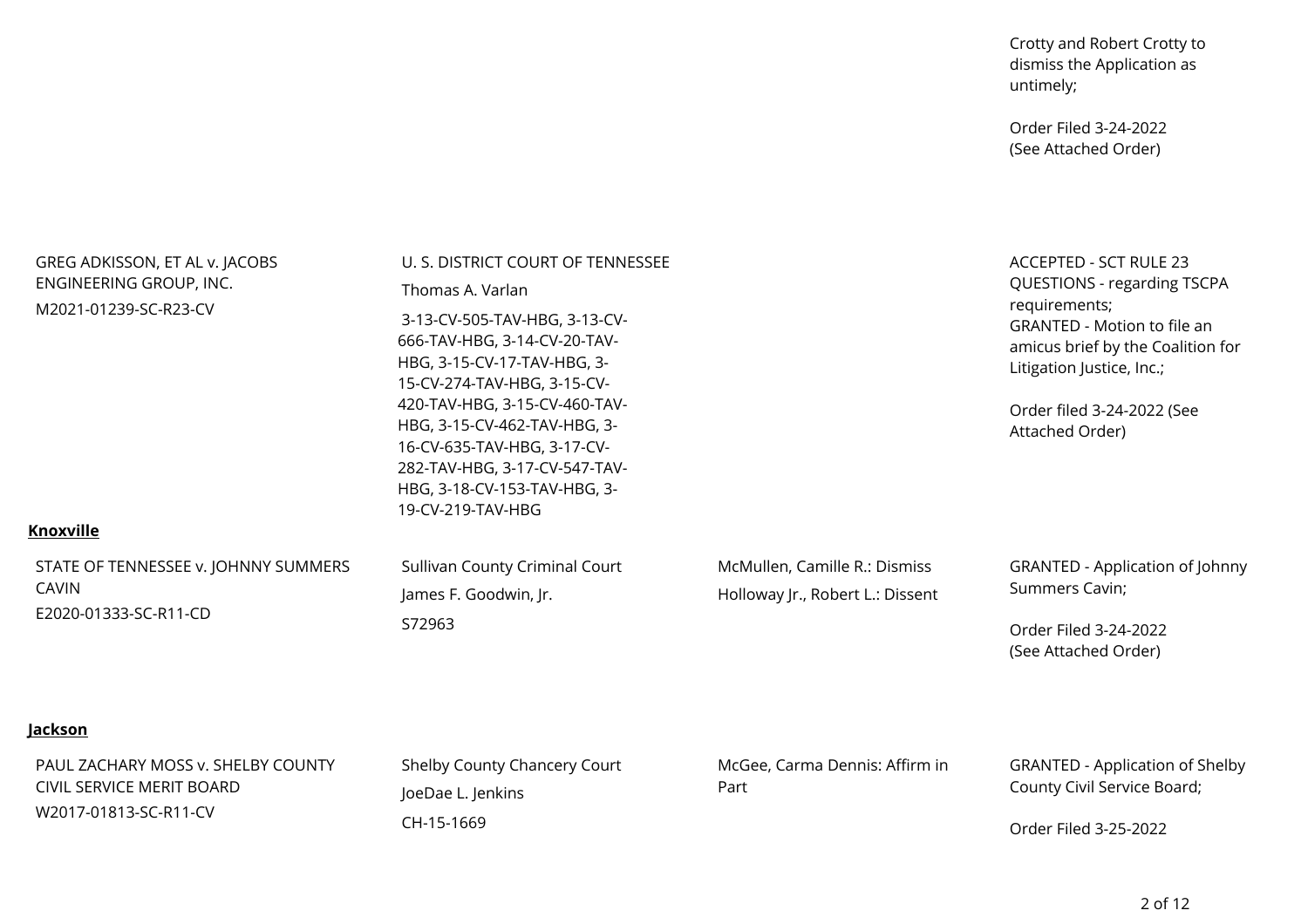#### **DENIALS**

| <b>Style/Appeal Number</b>                                                | <b>County/Trial Judge/</b><br><b>Trial Court No.</b>                                       | <b>Intermediate Court</b>       | <b>Supreme Court Action</b>                                                  |
|---------------------------------------------------------------------------|--------------------------------------------------------------------------------------------|---------------------------------|------------------------------------------------------------------------------|
| <u>Nashville</u>                                                          |                                                                                            |                                 |                                                                              |
| STATE OF TENNESSEE v. JEREMY LEE CARTER<br>M2019-00454-SC-R11-CD          | Macon County Criminal Court<br>Brody N. Kane<br>13-CR-165, 16-CR-307                       | Williams, John Everett: Affirm  | DENIED - Application of Jeremy<br>Lee Carter;<br>Order Filed 3-23-2022       |
| STATE OF TENNESSEE v. MARGLE OTIS WARD<br>M2019-02172-SC-R11-CD           | Warren County Circuit Court<br>Larry B. Stanley, Jr.<br>15-CR-748, 19-CR-2166, F-<br>14486 | Holloway Jr., Robert L.: Affirm | DENIED - Application of Margle<br>Otis Ward;<br>Order Filed 3-25-2022        |
| STATE OF TENNESSEE v. HOMER ALSON<br>MADDIN, III<br>M2020-00795-SC-R11-CD | Davidson County Criminal Court<br>Steve R. Dozier<br>2003-A-393                            | Williams, John Everett: Affirm  | DENIED - Application of Homer<br>Alson Maddin, III;<br>Order Filed 3-24-2022 |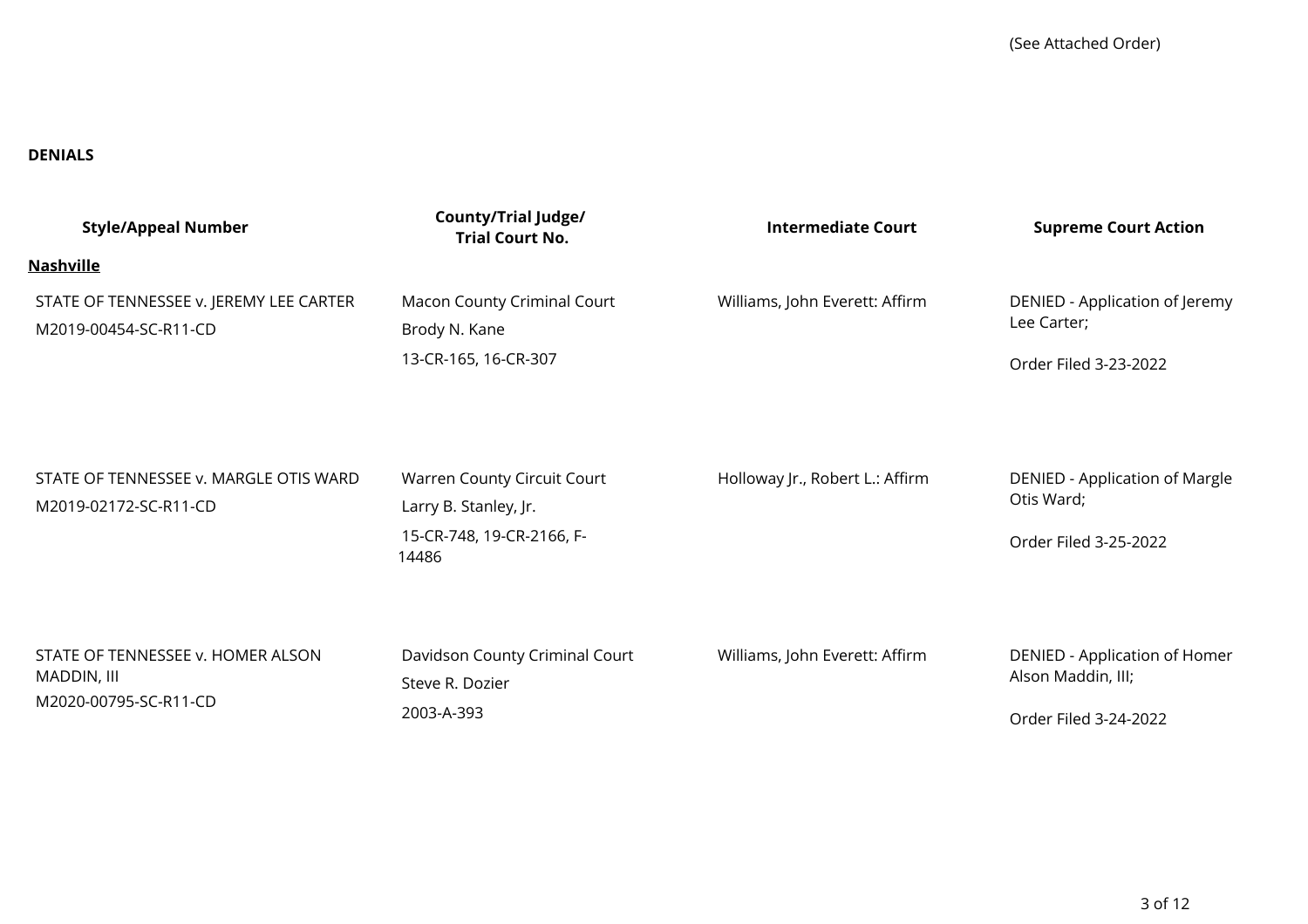| STATE OF TENNESSEE v. SIMON DEAN PORTER<br>M2020-00860-SC-R11-CD                                                                                    | Lawrence County Circuit Court<br>Stella L. Hargrove<br>35602                       | McMullen, Camille R.: Affirm      | DENIED - Application of Simon<br>Dean Porter;<br>Order Filed 3-24-2022                                                                                                                                                      |
|-----------------------------------------------------------------------------------------------------------------------------------------------------|------------------------------------------------------------------------------------|-----------------------------------|-----------------------------------------------------------------------------------------------------------------------------------------------------------------------------------------------------------------------------|
| RACHEL RANSOM STRICKLAND v. PATRICK<br><b>DUSTIN STRICKLAND</b><br>M2020-01070-SC-R11-CV                                                            | Williamson County Chancery Court<br>Joseph A. Woodruff<br>94CH1-2016-CV-45100      | Bennett, Andy D.: Reverse in Part | <b>DENIED - Application of Rachel</b><br>Ransom Strickland;<br>Order Filed 3-23-2022                                                                                                                                        |
| JOHN L. MITCHELL, ADMINISTRATOR FOR THE<br>ESTATE OF LOUISIANNA CLARDY MCCLARON,<br>DECEASED v. WILLIAM C. JOHNSON, ET Al.<br>M2020-01243-SC-R11-CV | Montgomery County Chancery Court<br>Laurence M. McMillan, Jr.<br>MC CH CV RE-18-12 | Clement Jr., Frank G.: Affirm     | DENIED - Application of Rita Y.<br>Johnson and William C. Johnson;<br>Order Filed 3-23-2022                                                                                                                                 |
| TENNESSEANS FOR SENSIBLE ELECTION LAWS<br>v. HERBERT H. SLATERY, III ET AL.<br>M2020-01292-SC-R11-CV                                                | Davidson County Chancery Court<br>Ellen Hobbs Lyle<br>20-0312-III                  | Clement Jr., Frank G.: Vacate     | DENIED - Application of<br>Tennesseans for Sensible<br>Election Laws;<br><b>GRANTED-Motions to file amicus</b><br>briefs Institute for Justice, S.E.<br>Legal Foundation & Beacon<br>Center of TN;<br>Order Filed 3-24-2022 |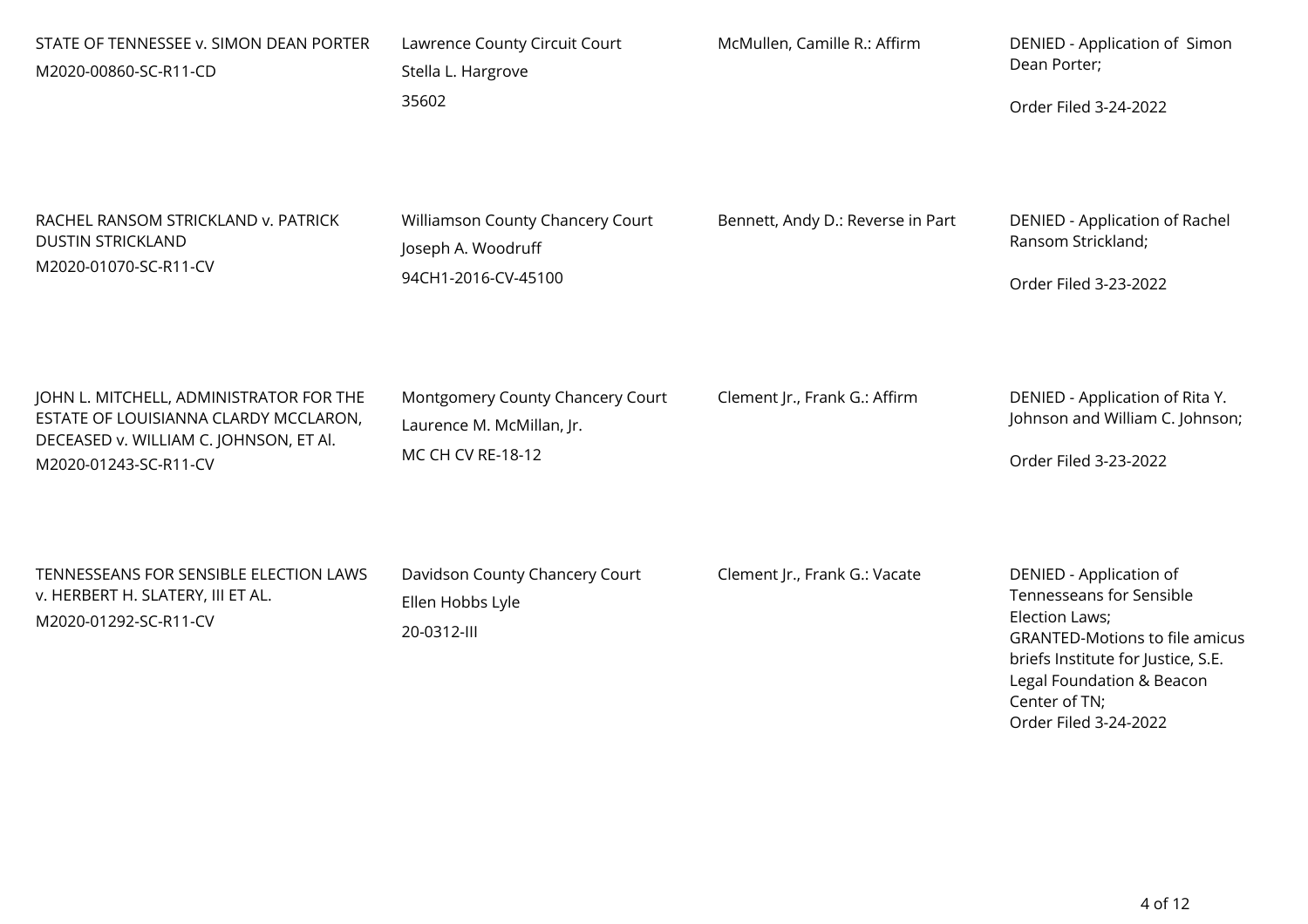| STATE OF TENNESSEE v. CASSIUS DOMINQUE<br><b>IVORY</b><br>M2020-01458-SC-R11-CD                                 | Rutherford County Circuit Court<br>(CRIMINAL)<br>David M. Bragg<br>81766-A       | Witt Jr., James Curwood: Affirm | DENIED - Application of Cassius<br>Dominque Ivory;<br>Order Filed 3-23-2022                                                                               |
|-----------------------------------------------------------------------------------------------------------------|----------------------------------------------------------------------------------|---------------------------------|-----------------------------------------------------------------------------------------------------------------------------------------------------------|
| STATE OF TENNESSEE v. JOSEPH STREET<br>M2021-00036-SC-R11-CD                                                    | Rutherford County Circuit Court<br>(CRIMINAL)<br>David M. Bragg<br>2018-CR-79278 | Witt Jr., James Curwood: Affirm | DENIED - Application of Joseph<br>Street;<br>Order Filed 3-24-2022                                                                                        |
| FRED AUSTON WORTMAN, III v. STATE OF<br>TENNESSEE, TENNESSEE BOARD OF PAROLE<br>ET AL.<br>M2021-00068-SC-R11-CV | Davidson County Chancery Court<br>Russell T. Perkins<br>20-217-IV                | Swiney, D. Michael: Affirm      | DENIED - Application of Fred<br>Auston Wortman, II;<br>DENIED - Motion to take judicial<br>notice of Fred Auston Wortman,<br>II;<br>Order Filed 3-24-2022 |
| ROBERT WELCH ET AL. v. CATHERINE WELCH<br>ET AL.<br>M2021-00081-SC-R11-CV                                       | Davidson County Circuit Court<br>Amanda Jane McClendon<br>20C1889                | Goldin, Arnold B.: Affirm       | DENIED - Application of Kelly<br>Welch, Robert Welch and Kim<br>Stangenberg;<br>Order Filed 3-25-2022                                                     |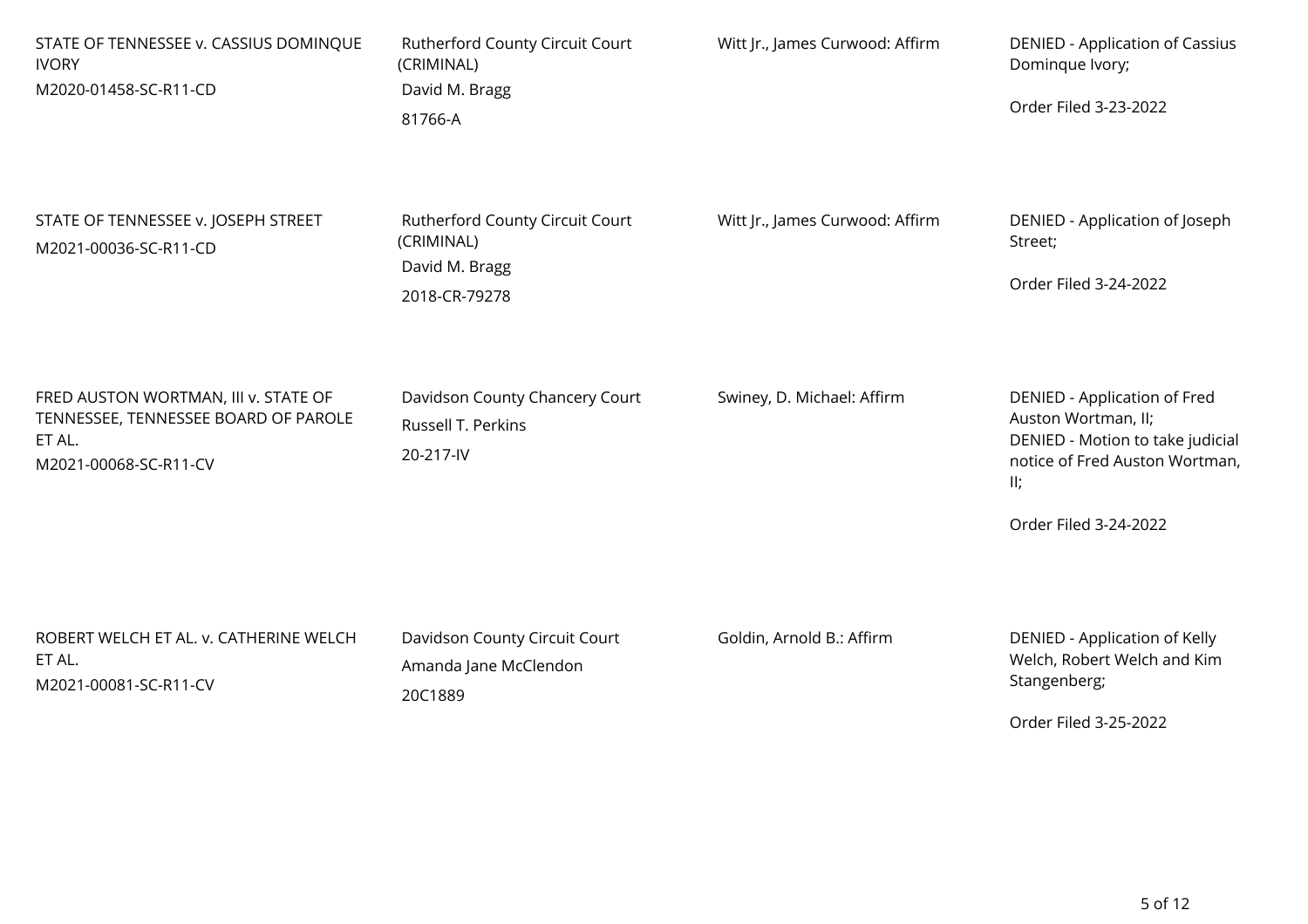| PERRY SINGO v. STATE OF TENNESSEE<br>M2021-00299-SC-R11-HC                         | Hickman County Circuit Court<br>Michael E. Spitzer     | Dyer, J. Ross: Affirm                      | <b>DENIED - Application of Perry</b><br>Singo;                               |
|------------------------------------------------------------------------------------|--------------------------------------------------------|--------------------------------------------|------------------------------------------------------------------------------|
|                                                                                    | 20-CV-37                                               |                                            | Order Filed 3-24-2022                                                        |
|                                                                                    |                                                        |                                            |                                                                              |
| STATE OF TENNESSEE v. ARNOLD DRAPER<br>SHAWELL                                     | Davidson County Criminal Court<br><b>Monte Watkins</b> | Holloway Jr., Robert L.: Affirm            | DENIED - Application of Arnold<br>Draper Shawell;                            |
| M2021-00507-SC-R11-CD                                                              | 2017-C-1581                                            |                                            | Order Filed 3-25-2022                                                        |
|                                                                                    |                                                        |                                            |                                                                              |
| MOHAMMAD CHORAZGHIAZAD v.<br>MOHAMMAD NASER CHORAZGHIAZAD<br>M2021-01124-SC-R11-CV | Wilson County Chancery Court<br>Charles K. Smith       | Per Curiam: Case Dispositional<br>Decision | DENIED - Application of<br>Mohammad Chorazghiazad;<br>remand to trial court; |
|                                                                                    | 2020-CV-432                                            |                                            | Order Filed 3-23-2022                                                        |
| <b>Knoxville</b>                                                                   |                                                        |                                            |                                                                              |
| STATE OF TENNESSEE v. JONATHAN RICHENS<br>E2019-01854-SC-R11-CD                    | Sevier County Circuit Court<br>James L. Gass           | Montgomery Jr., Robert H.: Affirm          | DENIED - Application of Jonathan<br>Richens;                                 |
|                                                                                    | 24590, 25074-ll                                        |                                            | Order Filed 3-23-2022                                                        |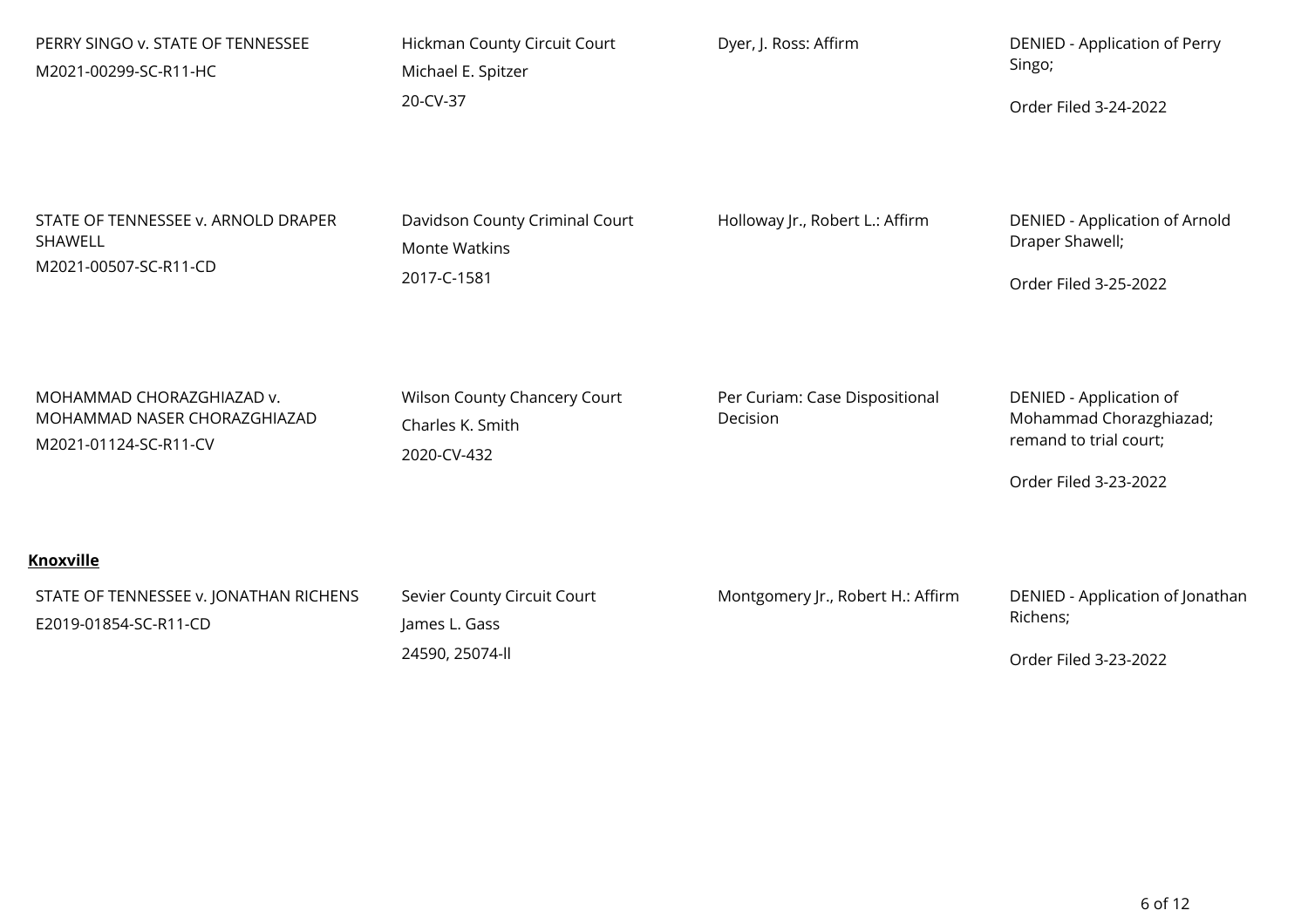| STATE OF TENNESSEE v. ADRIAN WAITE<br>E2019-02017-SC-R11-CD                    | Hamilton County Criminal Court<br>Thomas C. Greenholtz<br>303750, 303754 | Thomas Jr., D. Kelly: Affirm | DENIED - Application of Adrian<br>Waite;<br>Order Filed 3-25-2022                 |
|--------------------------------------------------------------------------------|--------------------------------------------------------------------------|------------------------------|-----------------------------------------------------------------------------------|
| STATE OF TENNESSEE v. CURTIS BROWN<br>E2019-02052-SC-R11-CD                    | Hamilton County Criminal Court<br>Thomas C. Greenholtz<br>300663         | Ogle, Norma McGee: Affirm    | <b>DENIED - Application of Curtis</b><br>Dewayne Brown;<br>Order Filed 3-23-2022  |
| STATE OF TENNESSEE v. ERIC BOYD<br>E2019-02272-SC-R11-CD                       | Knox County Criminal Court<br>Bobby R. McGee<br>112657                   | Easter, Timothy L.: Affirm   | DENIED - Application of Eric<br>Boyd;<br>Order Filed 3-25-2022                    |
| STATE OF TENNESSEE v. ROBERT CHARLES<br><b>ATKINS</b><br>E2020-00351-SC-R11-CD | Monroe County Criminal Court<br>Andrew M. Freiberg<br>17-023             | Ogle, Norma McGee: Affirm    | <b>DENIED - Application of Robert</b><br>Charles Atkins;<br>Order Filed 3-25-2022 |
| STATE OF TENNESSEE v. JOSEPH JOHN<br><b>TURCHIN</b><br>E2020-00491-SC-R11-CD   | Monroe County Criminal Court<br>Andrew M. Freiberg<br>17-380             | Ogle, Norma McGee: Affirm    | DENIED - Application of Joseph<br>Turchin;<br>Order Filed 3-23-2022               |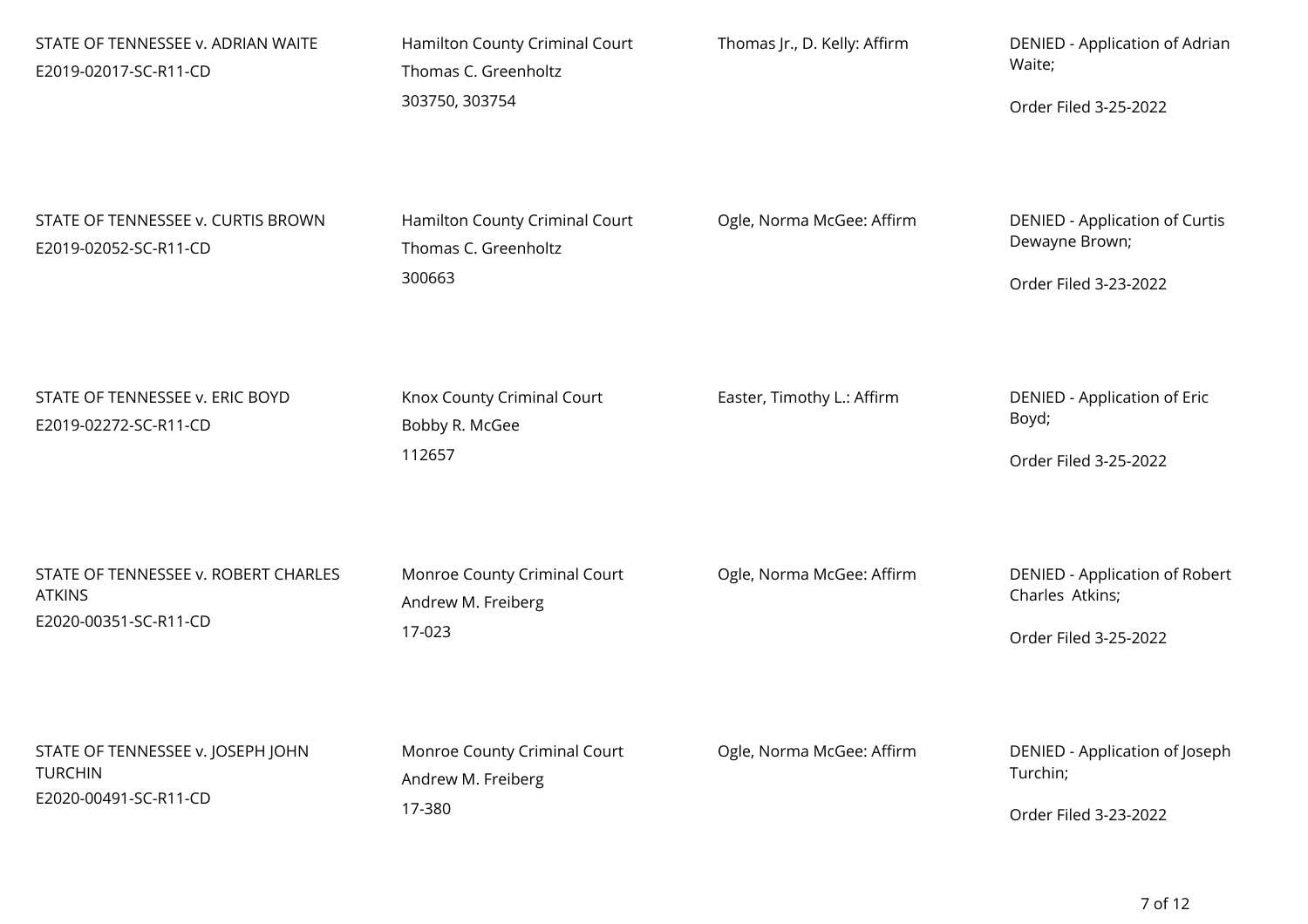| JENNIFER KING v. DELFASCO, LLC ET AL.<br>E2020-01038-SC-R11-CV | <b>Greene County Circuit Court</b><br><b>Beth Boniface</b><br>14-CV-409 | Swiney, D. Michael: Affirm      | DENIED - Application of Delfasco<br>Finance, LLC and Delfasco, LLC;<br><b>GRANTED-Motion of TN</b><br>Chamber of Commerce &<br>Industry to file a brief in support<br>of the Application;<br>Order Filed 3-23-2022 |
|----------------------------------------------------------------|-------------------------------------------------------------------------|---------------------------------|--------------------------------------------------------------------------------------------------------------------------------------------------------------------------------------------------------------------|
| STATE OF TENNESSEE v. DAVID LEE                                | Hamilton County Criminal Court                                          | Witt Jr., James Curwood: Affirm | DENIED - Application of David                                                                                                                                                                                      |
| <b>RICHARDSON</b>                                              | Thomas C. Greenholtz                                                    |                                 | Lee Richardson;                                                                                                                                                                                                    |
| E2020-01223-SC-R11-CD                                          | 301791                                                                  |                                 | Order Filed 3-25-2022                                                                                                                                                                                              |
| KEVIN FARRELL WELLS v. STATE OF                                | Sullivan County Criminal Court                                          | Ayers, Jill Bartee: Affirm      | DENIED - Application of Kevin                                                                                                                                                                                      |
| <b>TENNESSEE</b>                                               | James F. Goodwin, Jr.                                                   |                                 | Farrell Wells;                                                                                                                                                                                                     |
| E2020-01278-SC-R11-PC                                          | C68-949                                                                 |                                 | Order Filed 3-23-2022                                                                                                                                                                                              |
| STATE OF TENNESSEE v. SHAWN CASEY                              | Cocke County Circuit Court                                              | Easter, Timothy L.: Affirm      | DENIED - Application of Shawn                                                                                                                                                                                      |
| <b>WALKER</b>                                                  | <b>Carter Scott Moore</b>                                               |                                 | Casey Walker;                                                                                                                                                                                                      |
| E2020-01418-SC-R11-CD                                          | 9170                                                                    |                                 | Order Filed 3-23-2022                                                                                                                                                                                              |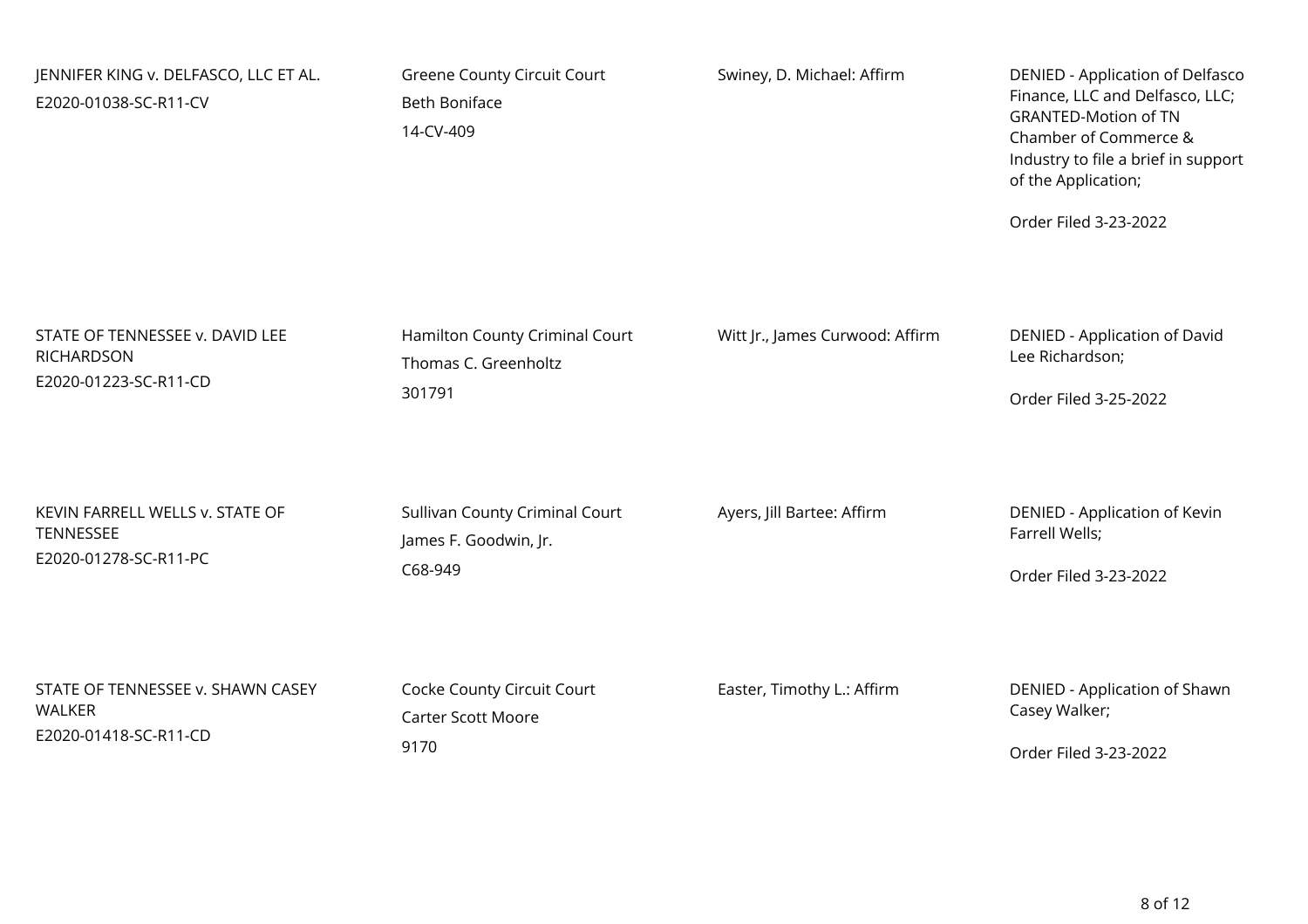| JOHN WILLIAM OWENS v. MEREDITH                                | Meigs County Chancery Court                                       | McClarty, John W.: Reverse in Part | DENIED - Application of Meredith                                                                                                          |
|---------------------------------------------------------------|-------------------------------------------------------------------|------------------------------------|-------------------------------------------------------------------------------------------------------------------------------------------|
| <b>ELIZABETH OWENS</b>                                        | Casey Mark Stokes                                                 |                                    | Elizabeth Owens;                                                                                                                          |
| E2020-01470-SC-R11-CV                                         | D-1746                                                            |                                    | Order Filed 3-23-2022                                                                                                                     |
| STATE OF TENNESSEE v. JOSEPH SARKOZY<br>E2020-01724-SC-R11-CD | <b>Bradley County Criminal Court</b><br>Sandra Donaghy<br>19CR261 | McMullen, Camille R.: Affirm       | DENIED - Application of Joseph<br>Sarkozy;<br>DENIED - Joseph Sarkozy's<br>Motion for Appointment of<br>Counsel;<br>Order Filed 3-25-2022 |
| TERRELL BIGGS, JR. v. LIBERTY MUTUAL                          | Sullivan County (Kingsport) Law Court                             | Frierson II, Thomas R.: Affirm     | <b>DENIED - Application of Terrell</b>                                                                                                    |
| <b>INSURANCE COMPANY</b>                                      | John S. McLellan, III                                             |                                    | Biggs, Jr.;                                                                                                                               |
| E2021-00138-SC-R11-CV                                         | C41023                                                            |                                    | Order Filed 3-23-2022                                                                                                                     |
| <b>Jackson</b>                                                |                                                                   |                                    |                                                                                                                                           |
| JONAH PAUL ANDERS v. MAYLA C. ANDERS                          | Shelby County Circuit Court                                       | Goldin, Arnold B.: Affirm          | DENIED - Application of Jonah                                                                                                             |
| W2018-02172-SC-R11-CV                                         | Gina C. Higgins                                                   |                                    | Paul Anders;                                                                                                                              |
|                                                               | CT-005367-14                                                      |                                    | Order Filed 3-24-2022                                                                                                                     |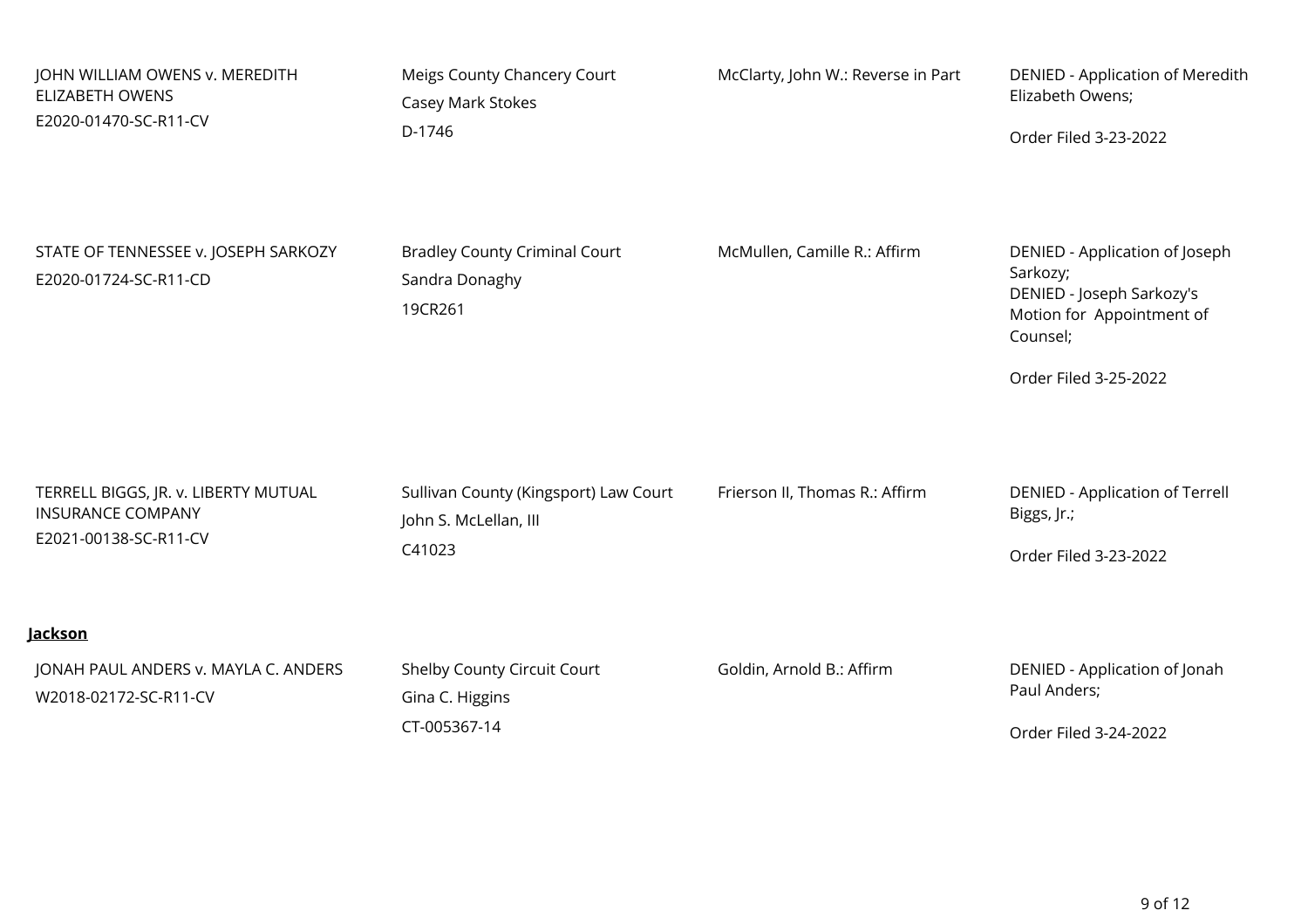| STATE OF TENNESSEE v. MICKEY VERCHELL<br>SHANKLIN<br>W2019-01460-SC-R11-CD        | Madison County Circuit Court<br>Donald H. Allen<br>18-854-B           | Williams, John Everett: Affirm in Part<br>McMullen, Camille R.: Dissent | DENIED - Application of Mickey<br>Verchell Snanklin and Motion for<br>Appointment of Counsel;<br>Order Filed 3-24-2022 |
|-----------------------------------------------------------------------------------|-----------------------------------------------------------------------|-------------------------------------------------------------------------|------------------------------------------------------------------------------------------------------------------------|
| STATE OF TENNESSEE v. MICHAEL E. WHITE<br>W2020-00857-SC-R11-CD                   | Madison County Circuit Court<br>Roy B. Morgan, Jr.<br>19-634          | Dyer, J. Ross: Affirm                                                   | DENIED - Application of Michael<br>E. White;<br>Order Filed 3-24-2022                                                  |
| STATE OF TENNESSEE v. CRYSTAL MICHELLE<br><b>RICKMAN</b><br>W2020-00901-SC-R11-CD | Madison County Circuit Court<br>Donald H. Allen<br>19-743             | Wedemeyer, Robert W.: Affirm                                            | DENIED - Application of Crystal<br>Michelle Rickman;<br>Order Filed 3-24-2022                                          |
| MICHAEL KIZER v. STATE OF TENNESSEE<br>W2020-00929-SC-R11-ECN                     | Shelby County Criminal Court<br>Jennifer Johnson Mitchell<br>10-08128 | Wedemeyer, Robert W.: Affirm                                            | DENIED - Application of Michael<br>Kizer;<br>Order Filed 3-24-2022                                                     |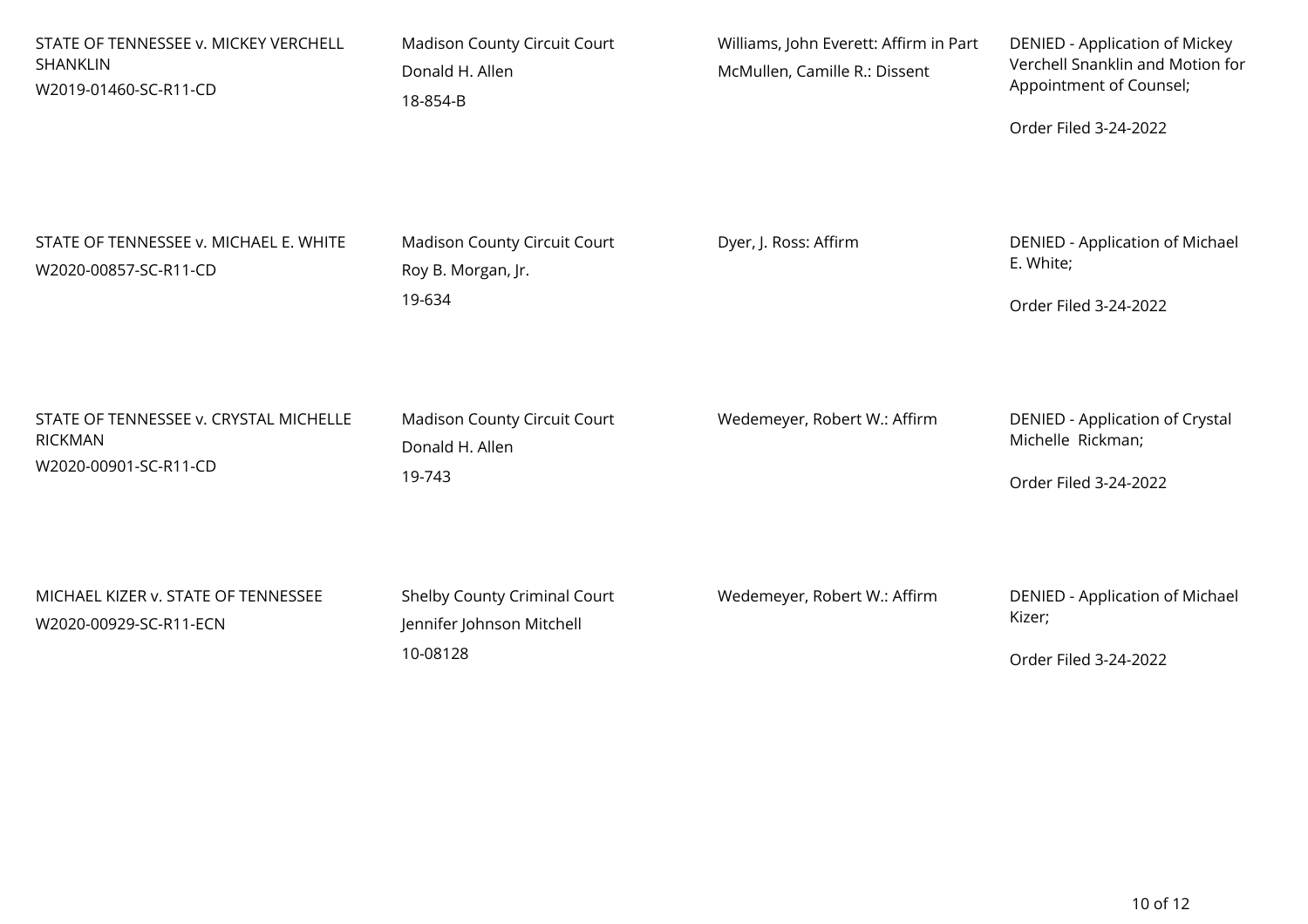| STATE OF TENNESSEE v. CASEY LYNN HOPPER<br>W2020-00935-SC-R11-CD                                  | <b>Madison County Circuit Court</b><br>Donald H. Allen    | Thomas Jr., D. Kelly: Affirm   | DENIED - Application of Casey<br>Lynn Hopper;                     |
|---------------------------------------------------------------------------------------------------|-----------------------------------------------------------|--------------------------------|-------------------------------------------------------------------|
|                                                                                                   | 19-570                                                    |                                | Order Filed 3-24-2022                                             |
| STATE OF TENNESSEE v. ANNON SARA<br><b>ALOQILI</b><br>W2020-01219-SC-R11-CD                       | <b>Madison County Circuit Court</b><br>Roy B. Morgan, Jr. | Ayers, Jill Bartee: Affirm     | DENIED - Application of Annon<br>Sara Aloqili;                    |
|                                                                                                   | 19-608                                                    |                                | Order Filed 3-24-2022                                             |
| FIRST COMMUNITY MORTGAGE INC. v.<br>APPRAISAL SERVICES GROUP INC. ET AL.<br>W2020-01246-SC-R11-CV | Weakley County Chancery Court<br>W. Michael Maloan        | Stafford, J. Steven: Affirm    | <b>DENIED - Application of First</b><br>Community Mortgage, Inc.; |
|                                                                                                   | 24599                                                     |                                | Order Filed 3-24-2022                                             |
| STATE OF TENNESSEE v. BENJAMIN BARTON<br>W2020-01273-SC-R11-CD                                    | Shelby County Criminal Court<br>James M. Lammey           | Williams, John Everett: Affirm | DENIED - Application of<br>Benjamin Barton;                       |
|                                                                                                   | 17-02023                                                  |                                | Order Filed 3-24-2022                                             |
| STATE OF TENNESSEE v. TORIUS SAVILLE<br><b>RUSSELL</b><br>W2020-01323-SC-R11-CD                   | Dyer County Circuit Court<br>R. Lee Moore, Jr.            | Easter, Timothy L.: Affirm     | <b>DENIED - Application of Torius</b><br>Saville Russell;         |
|                                                                                                   | 17-CR-50, 17-CR-51                                        |                                | Order Filed 3-24-2022                                             |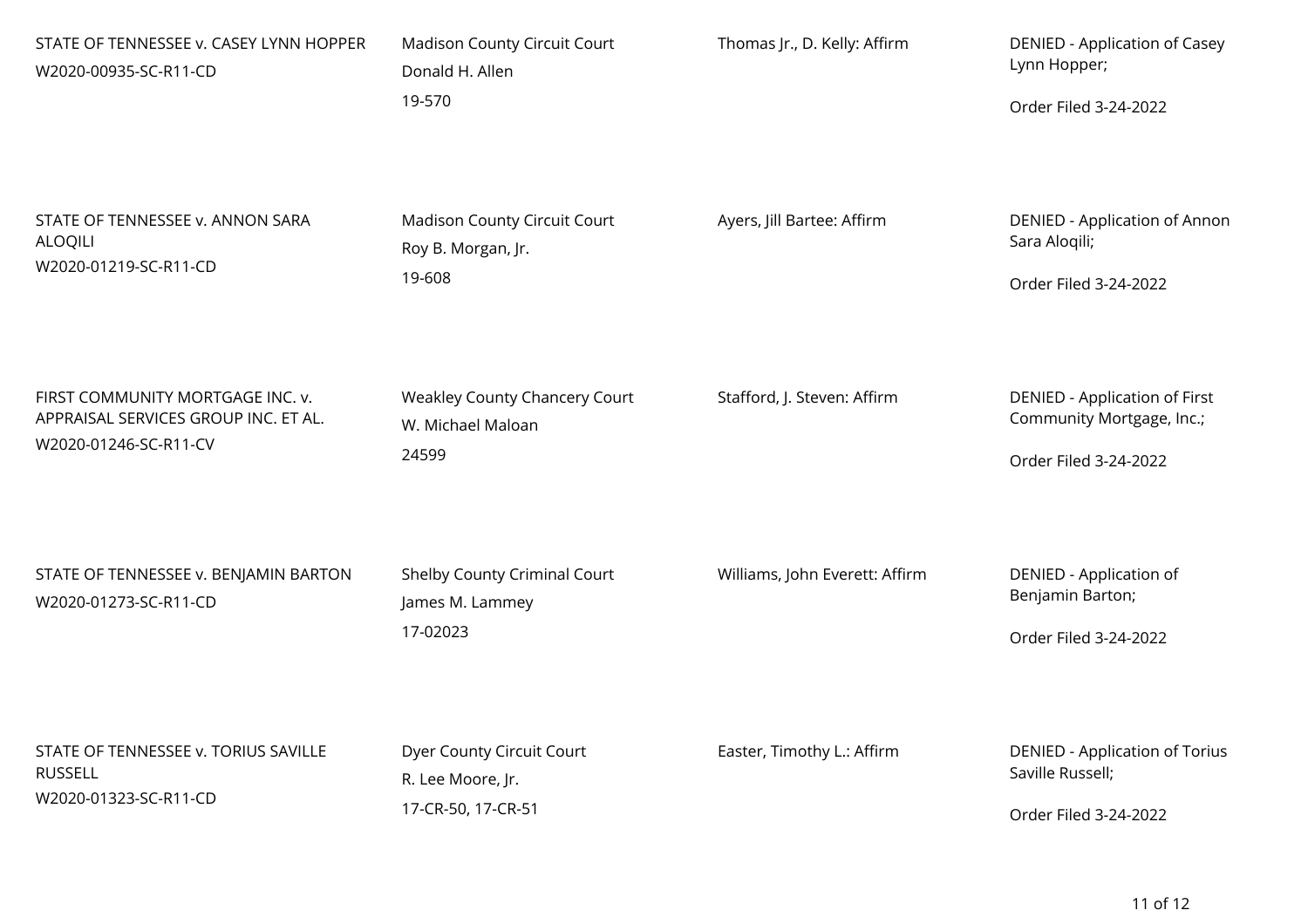| STATE OF TENNESSEE v. VERN BRASWELL<br>W2021-00152-SC-R11-CD  | Shelby County Criminal Court<br>Paula L. Skahan<br>05-03038 | Easter, Timothy L.: Affirm      | DENIED - Application of Vern<br>Braswell;<br>Order Filed 3-24-2022           |
|---------------------------------------------------------------|-------------------------------------------------------------|---------------------------------|------------------------------------------------------------------------------|
| LARRY PITTMAN v. STATE OF TENNESSEE<br>W2021-00491-SC-R11-ECN | <b>Madison County Circuit Court</b><br>Kyle C. Atkins       | Witt Jr., James Curwood: Affirm | DENIED - Application of Larry<br>Pittman;                                    |
|                                                               | $C-19-105$                                                  |                                 | Order Filed 3-24-2022<br>(Chief Justice Roger A. Page, not<br>participating) |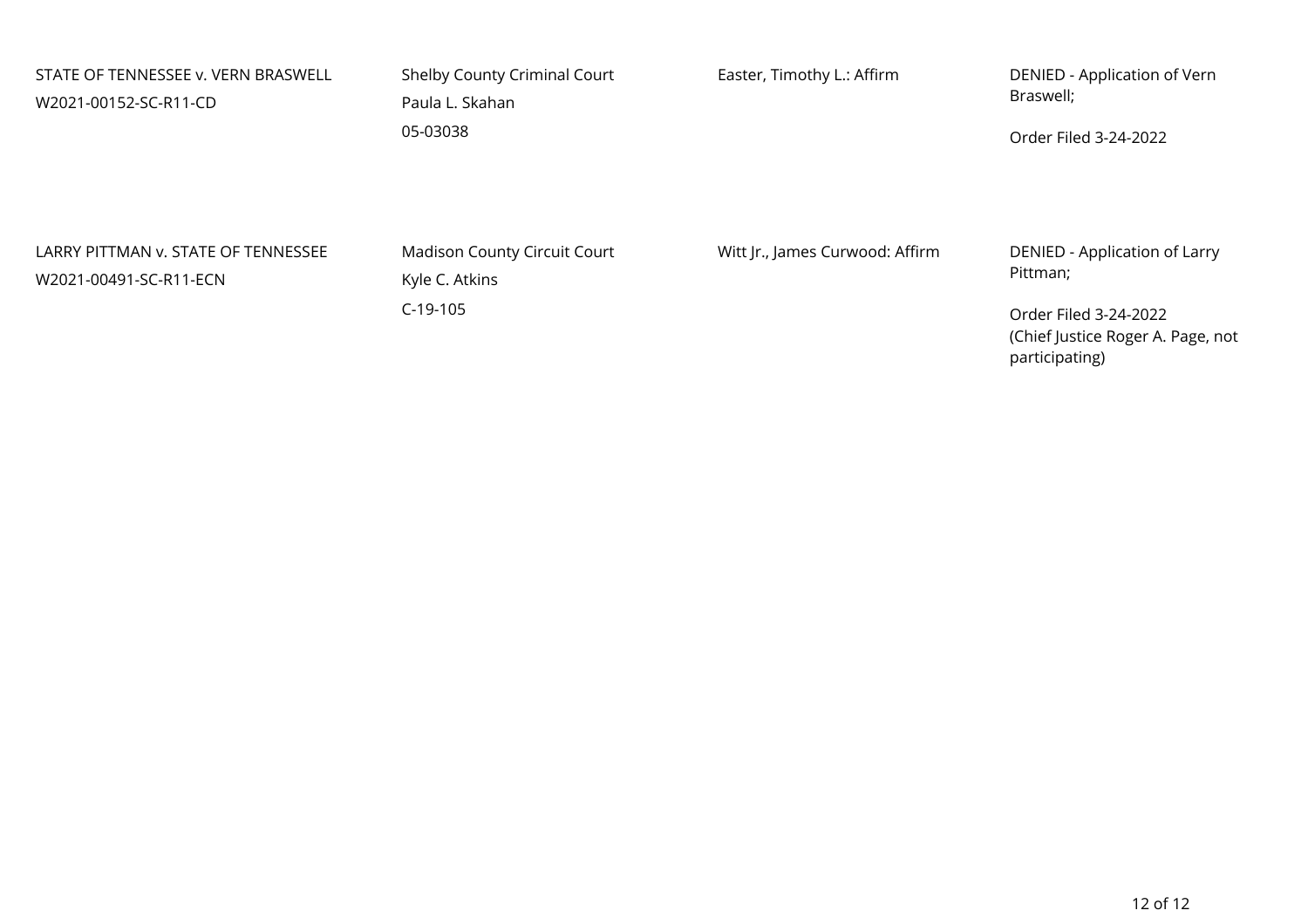## IN THE SUPREME COURT OF TENNESSEE AT KNOXVILLE

#### STATE OF TENNESSEE v. JOHNNY SUMMERS CAVIN

Criminal Court for Sullivan County No. S72963

No. E2020-01333-SC-R11-CD



#### ORDER

Upon consideration of the application for permission to appeal of Johnny Summers Cavin and the record before us, the application is granted.

This case shall be set for oral argument with State of Tennessee v. Joseph Gevedon, No. M2020-00359-SC-R11-CD, Circuit Court for Giles County, on the September 2022 Docket in Knoxville. These appeals share a common issue, but they shall not be considered consolidated pursuant to Tenn. R. App. P. 16(a). Separate oral arguments shall be permitted pursuant to Tenn. R. App. P. 35(c).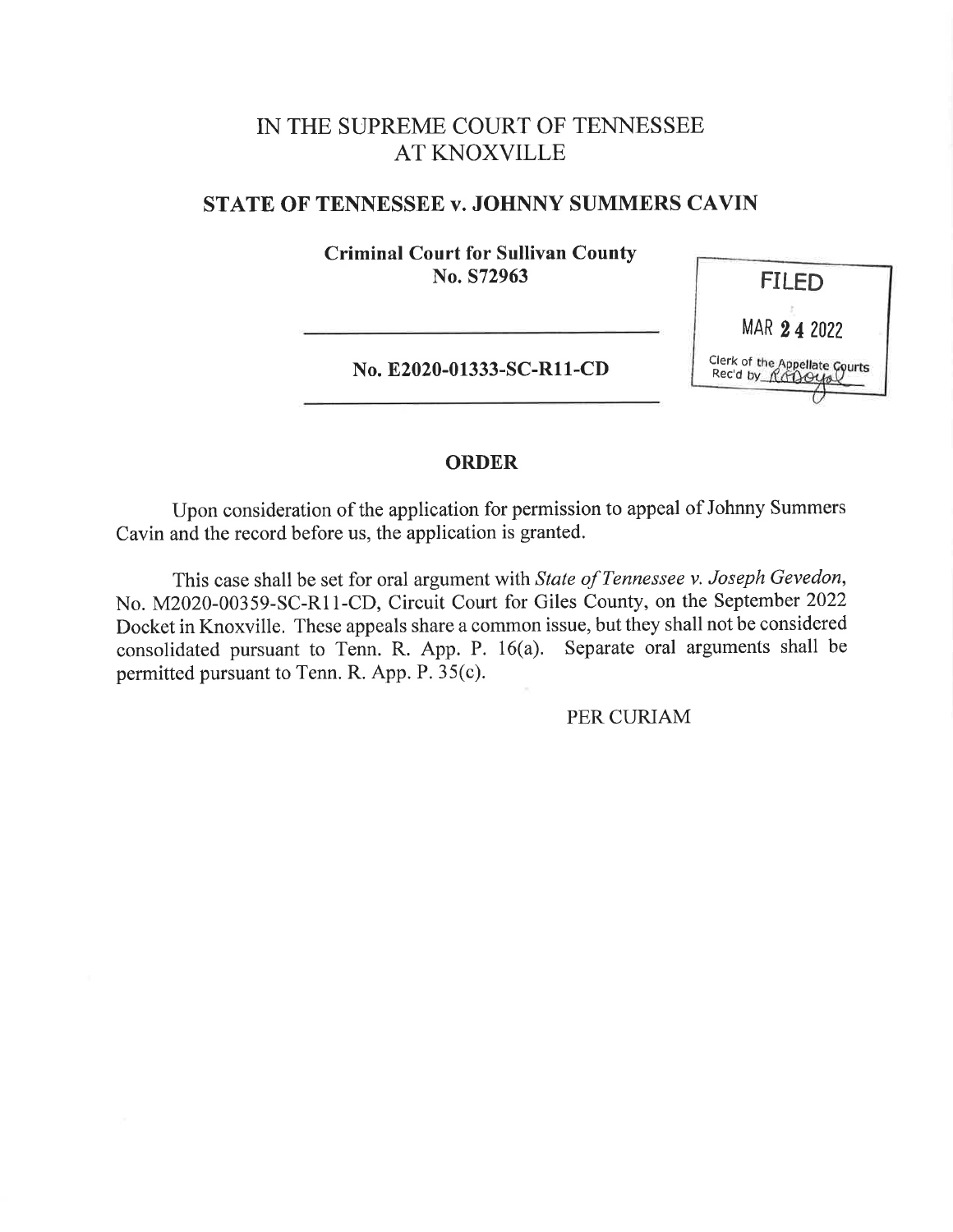FILED MAR 2 4 2022 Clerk of the Appellate Courts REc'd By

## IN THE SUPREME COURT OF TENNESSEE AT NASHVILLE

### ROBERT CROTTY, ET AL. v. MARK FLORA, M.D.

Circuit Court for Davidson County No. 17C614

No. M2021-01193-SC-R11-CV

#### ORDER

The appellees, Jennifer Crotty and Robert Crotty, filed a motion to dismiss the application for permission to appeal of Mark Flora as untimely. The Court respectfully denies the motion.

Upon consideration of the application for permission to appeal of Mark Flora and the record before us, the application is granted.

The Clerk is directed to place this matter on the docket for oral argument upon the completion of briefing.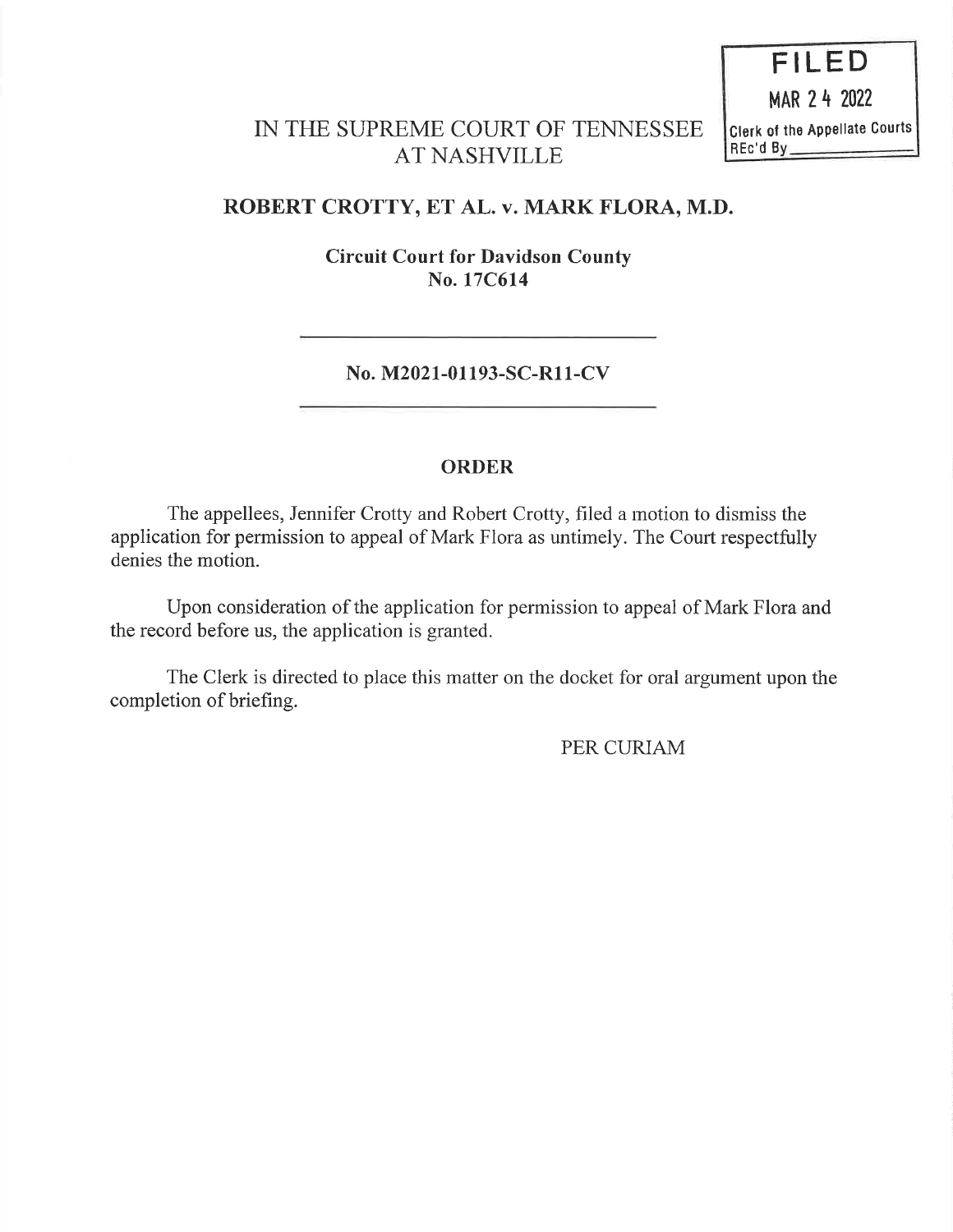# IN THE SUPREME COURT OF TENNESSEE AT NASHVILLE

FILED MAR 2 4 <sup>2022</sup> Clerk of the Appellate Courts  $Rec'dBy$   $L<sub>1</sub> m<sub>1</sub>$ 

## STATE OF TENNESSEE v. JOSEPH GEVEDON

Circuit Court for Giles County No. CR-14841, CR-14842

No. M2020-00359-SC-R11-CD

#### ORDER

Upon consideration of the application for permission to appeal of Joseph Gevedon and the record before us, the application is granted. For purposes of supplemental briefing and oral argument, the Court is particularly interested in the following issues:

1. Whether a trial court's judgment is final for purposes of Rule 3 of the Tennessee Rules of Appellate Procedure when the trial court orders restitution pursuant to Tennessee Code Annotated section 40-35-304 but does not specify a payment schedule for restitution.

2. Whether the trial court in this case abused its discretion by ordering the defendant to pay \$30,490.76 in restitution without considering the defendant's future ability to pay, after revoking the defendant's probation and ordering him to serve three consecutive sentences of eleven months and twenty-nine days in confinement.

3. Whether the trial court erred by converting the judgment ordering restitution into a civil judgment without following the process prescribed by Tennessee Code Annotated section 40-35-304(h).

This case shall be set for oral argument with State of Tennessee v. Johnny Summers Cavin, No. E2020-01333-SC-R11-CD, Criminal Court for Sullivan County, on the September 2022 Docket in Knoxville. These appeals share a common issue, but they shall not be considered consolidated pursuant to Tenn. R. App. P. 16(a). Separate oral arguments shall be permitted pursuant to Tenn. R. App. P. 35(c).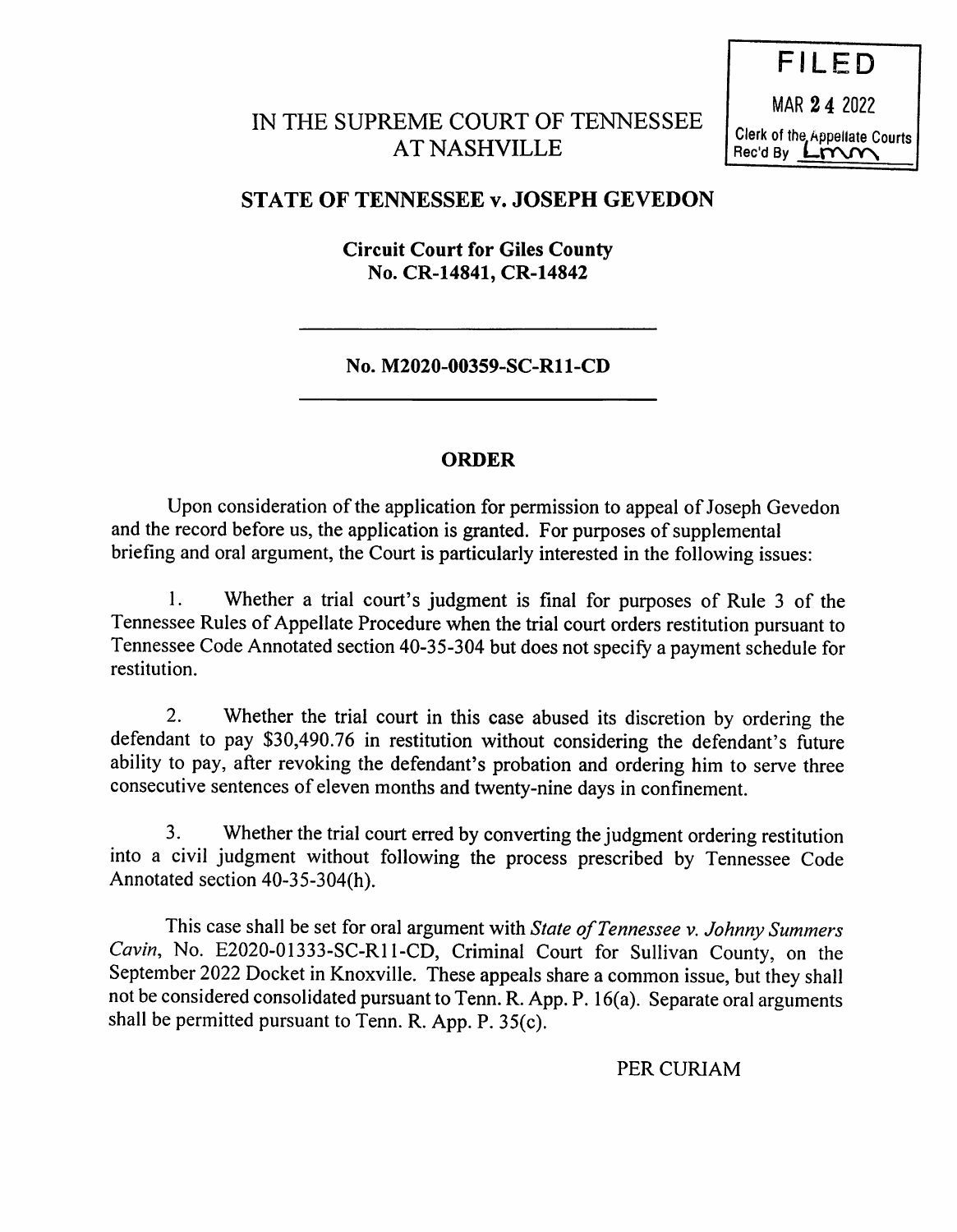# IN THE SUPREME COURT OF TENNESSEE AT NASHVILLE

### IN RE MARKUS E.

Circuit Court for Davidson County No. 16D2220

MAR 2 3 2022 Clerk of the Appellate Courts

Rec'd By  $L_{\text{DM}}\sim$ 

FILED

No. M2019-01079-SC-R11-PT

#### ORDER

Upon consideration of the application for permission to appeal filed by the father, Mark E., and adopted and joined by the mother, Nakesha M., and the record before us, the application is granted.

In addition to the issue raised in the father's application, the Court, pursuant to Tenn. R. App. P. 13(b), directs the parties to address the following:

- 1. Whether the evidence supports the two grounds for termination of parental rights as to the mother.
- 2. Whether the termination proceeding was fimdamentally fair, particularly as to the mother based on the exclusion of her mental health assessment.

This cause shall be set for oral argument on the Court's June 1, 2022 docket in Nashville. An expedited briefing schedule is necessary. The father and the mother shall file their respective briefs no later than April 18, 2022. The appellee, Tennessee Department of Children's Services, and the guardian ad litem shall file their respective briefs no later than May 13, 2022. Any reply briefs shall be filed no later than May 20, 2022. As a part of the expedited procedure in this appeal, the parties shall file and serve their respective briefs electronically in accordance with Tennessee Supreme Court Rule 46.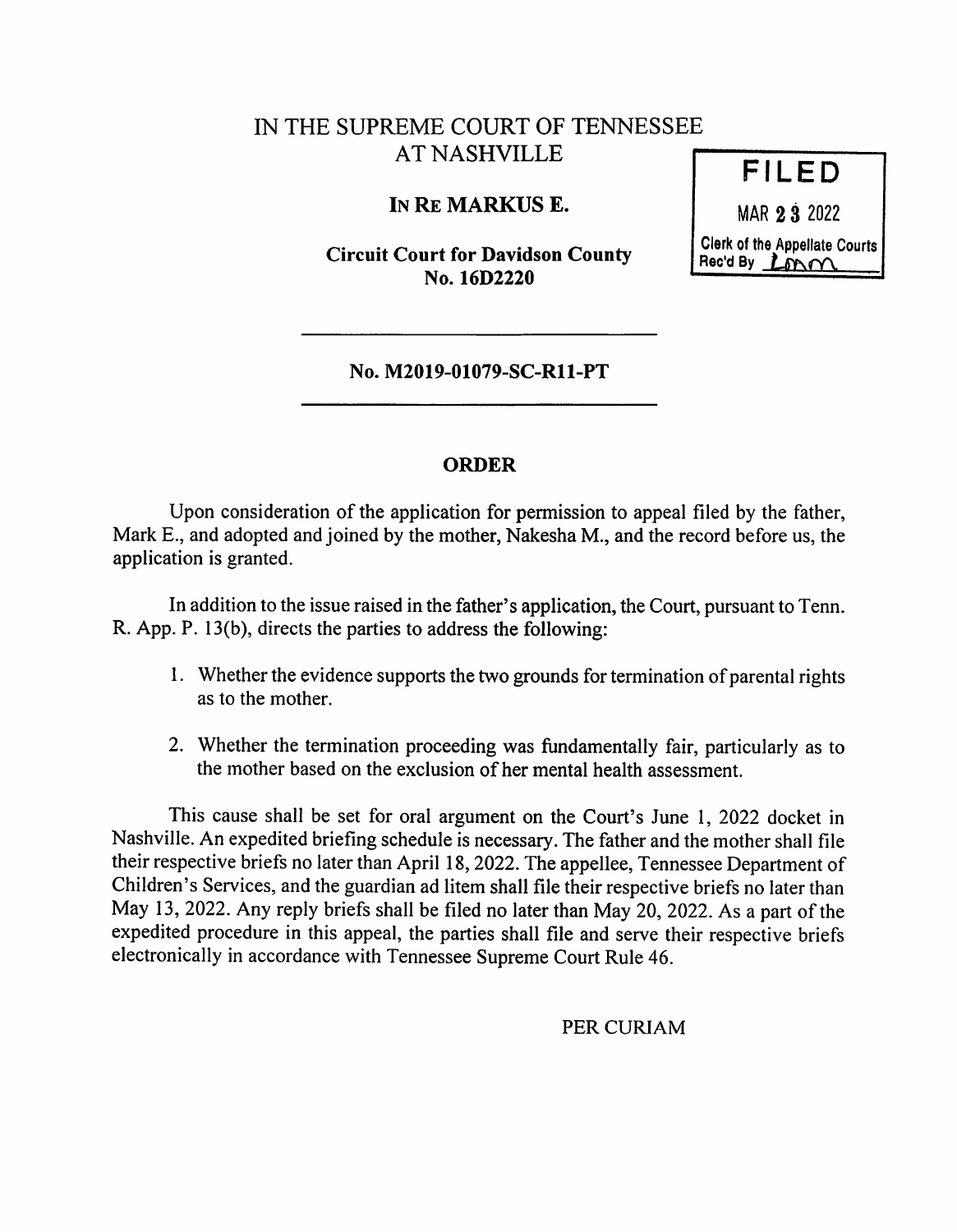# IN THE SUPREME COURT OF TENNESSEE AT JACKSON

## PAUL ZACHARY MOSS v. SHELBY COUNTY CIVIL SERVICE MERIT BOARD

Chancery Court for Shelby County No. CH-15-1669

No. W2017-01813-SC-R11-CV



#### ORDER

Upon consideration of the application for permission to appeal of Shelby County Civil Service Board and the record before us, the application is granted.

The Clerk is directed to place this matter on the docket for oral argument upon the completion of briefing.

 $\sim$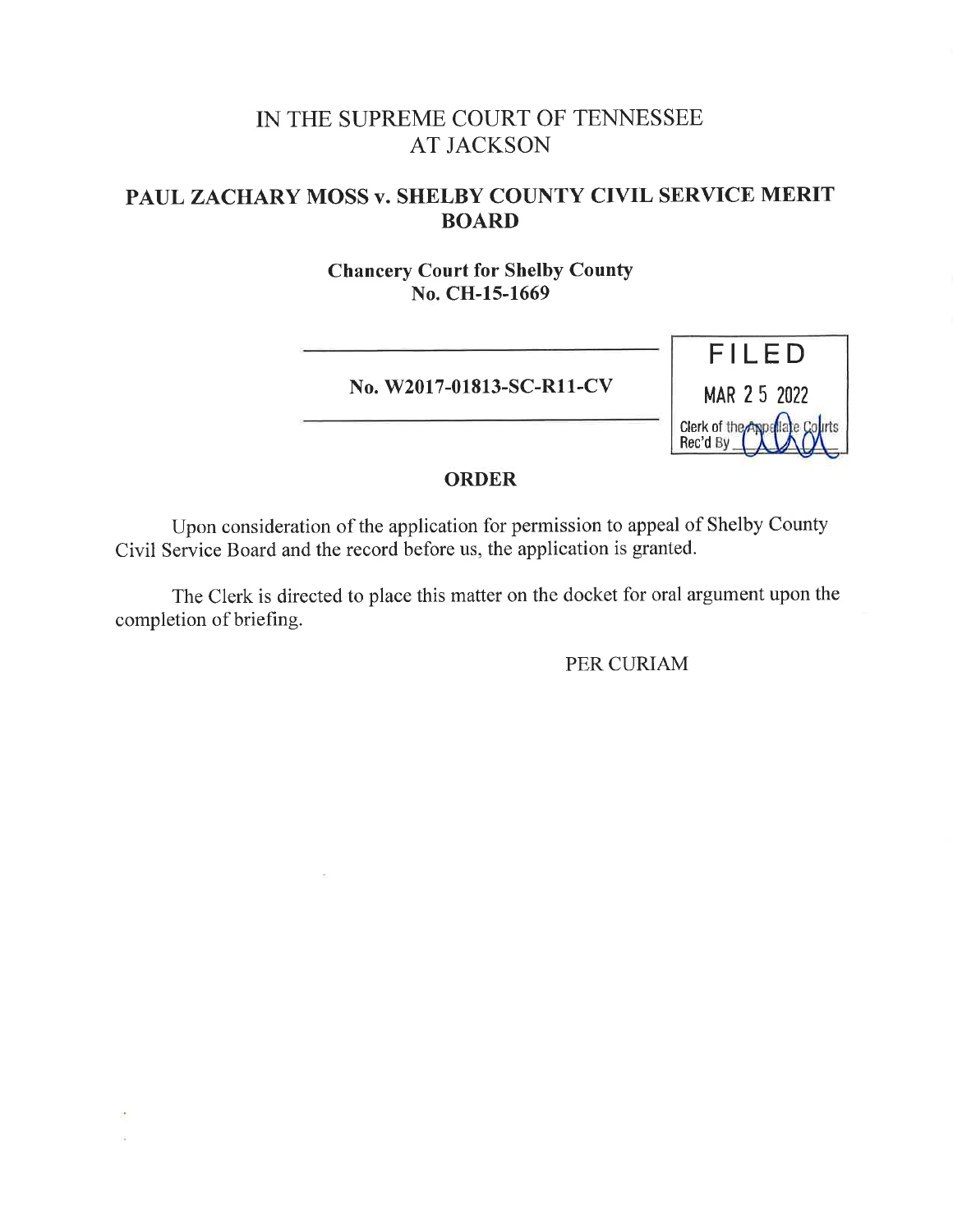FILED MAR 2 4 2022 Clerk of the Appellate Courts Rec'd By

### IN THE SUPREME COURT OF TENNESSEE AT NASHVILLE

## GREG ADKISSON, ET AL. v. JACOBS ENGINEERING GROUP, INC.

Rule 23 Certified Question of Law from the United States District Court for the Eastern District of Tennessee

### Nos. 3:13-CV-505-TAV-HBG, 3:13-CV-666-TAV-HBG, 3:14-CV-20-TAV-HBG, 3: 15-CV-17-TAV-HBG, 3 : 15-CV-274-TAV-HBG, 3 : 15-CV-420-TAV-HBG, 3 : 15-CV-460-TAV-HBG, 3 : 15-CV-462-TAV-HBG, 3 :16-CV-635-TAV-HBG, 3: 17-CV-282-TAV-HBG, 3 : 17-CV-547-TAV-HBG, 3 : 18-CV-153-TAV-HBG, 3:19-CV-219-TAV-HBG

No. M2021-01239-SC-R23-CV

### ORDER

Pursuant to Tennessee Supreme Court Rule 23, a certification order was filed in this Court on October 18, 2021, by the United States District Court for the Eastern District of Tennessee. Briefs have now been filed pursuant to Section 7, and, upon consideration of the certification order and the briefs filed by the parties, this Court accepts certification of the following questions of law:

- 1. Are the requirements of the TSCPA an affirmative defense that must be pleaded in a responsive pleading, or are they prima facie requirements which can be raised at any stage of litigation?
- 2. Do the TSCPA's requirements apply to all cases involving exposure to silica or mixed dust, or, if coal ash is silica or mixed dust within the meaning of the TSCPA, are plaintiffs' claims exempted from the TSCPA's requirements because they are raised under the common law?
- 3. Does coal ash, which contains silica, fibrogenic dusts, and other components that may cause injury, but are not "fibrogenic dusts," constitute "silica" or "mixed dust" such that the requirements of the TSCPA would apply in these cases?